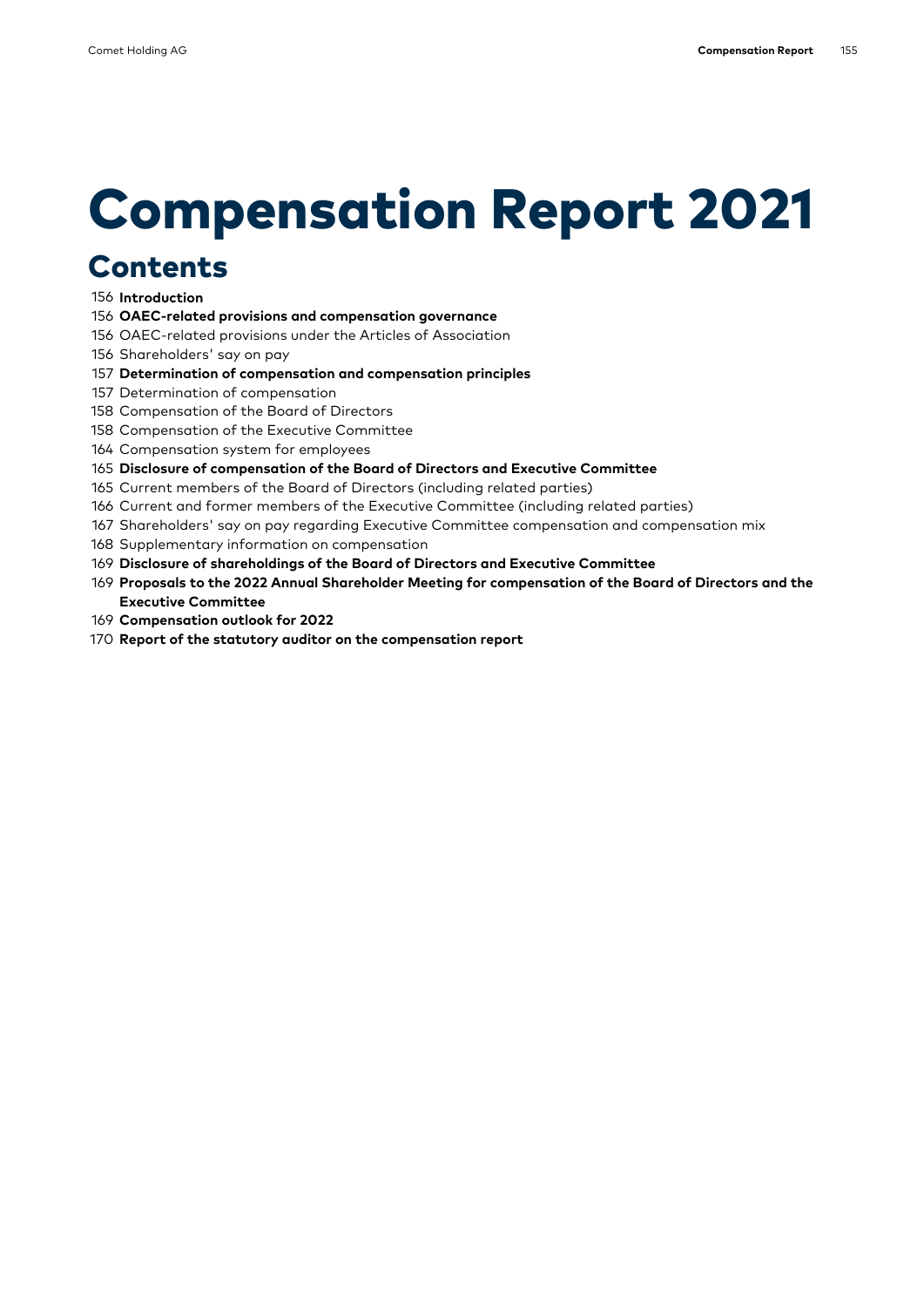01 Introduction The compensation report has been prepared in accordance with the Ordinance against Excessive Compensation in Listed Stock Corporations (OAEC), the principles of the Swiss Code of Best Practice for Corporate Governance of economiesuisse, as well as the corporate governance reporting directive of the SIX Swiss Exchange (its Directive on Information Relating to Corporate Governance).

> The compensation report discloses the compensation of the members of the Board of Directors and Executive Committee for fiscal years 2020 and 2021. The shareholdings of the Board and Executive Committee (disclosed in accordance with the Swiss Code of Obligations) are presented in the notes to the separate financial statements of Comet Holding AG within note 6, "Disclosure of shareholdings of the Board of Directors and Executive Committee". The expense for their compensation (disclosed in accordance with International Financial Reporting Standards) is presented in the consolidated financial statements of Comet Holding AG within note 32, "Compensation of the Board of Directors and Executive Committee".

#### 02 OAEC-related provisions and compensation governance

| 02.1 OAEC-related provisions<br>under the Articles of Association | Compensation-related provisions are specified in the Articles of Associ-<br>ation and implemented in corresponding regulations of the Group. Arti-<br>cles 21 to 28 of the Articles of Association govern compensation ap-<br>proval, the compensation of the Board of Directors and Executive<br>Committee, the composition of performance-based compensation, and<br>the terms of stock awards.                          |
|-------------------------------------------------------------------|----------------------------------------------------------------------------------------------------------------------------------------------------------------------------------------------------------------------------------------------------------------------------------------------------------------------------------------------------------------------------------------------------------------------------|
|                                                                   | Every year, the Board of Directors submits to the Annual Shareholder<br>Meeting for approval its proposals for the maximum aggregate<br>amounts of compensation of the Board of Directors and of the Execu-<br>tive Committee.                                                                                                                                                                                             |
| 02.2 Shareholders' say on pay                                     | Under the OAEC and the Articles of Association of Comet Holding AG,<br>the amounts of the respective aggregate compensation of the Board<br>of Directors and Executive Committee require shareholder approval in<br>a binding vote at the Shareholder Meeting. Specifically, under article 21<br>of the Articles of Association of Comet Holding AG, shareholders vote<br>on the following:                                |
|                                                                   | • The compensation of the Board of Directors for the coming term of<br>office (prospectively)<br>• The fixed compensation of the Executive Committee for the next<br>fiscal year after the year of the Annual Shareholder Meeting<br>(prospectively)<br>• The performance-based compensation of the Executive Committee<br>for the last fiscal year before the year of the Annual Shareholder<br>Meeting (retrospectively) |
|                                                                   | The prospectively binding voting in combination with retroactive ap-<br>proval of the performance-related remuneration give shareholders an                                                                                                                                                                                                                                                                                |

extensive "say on pay".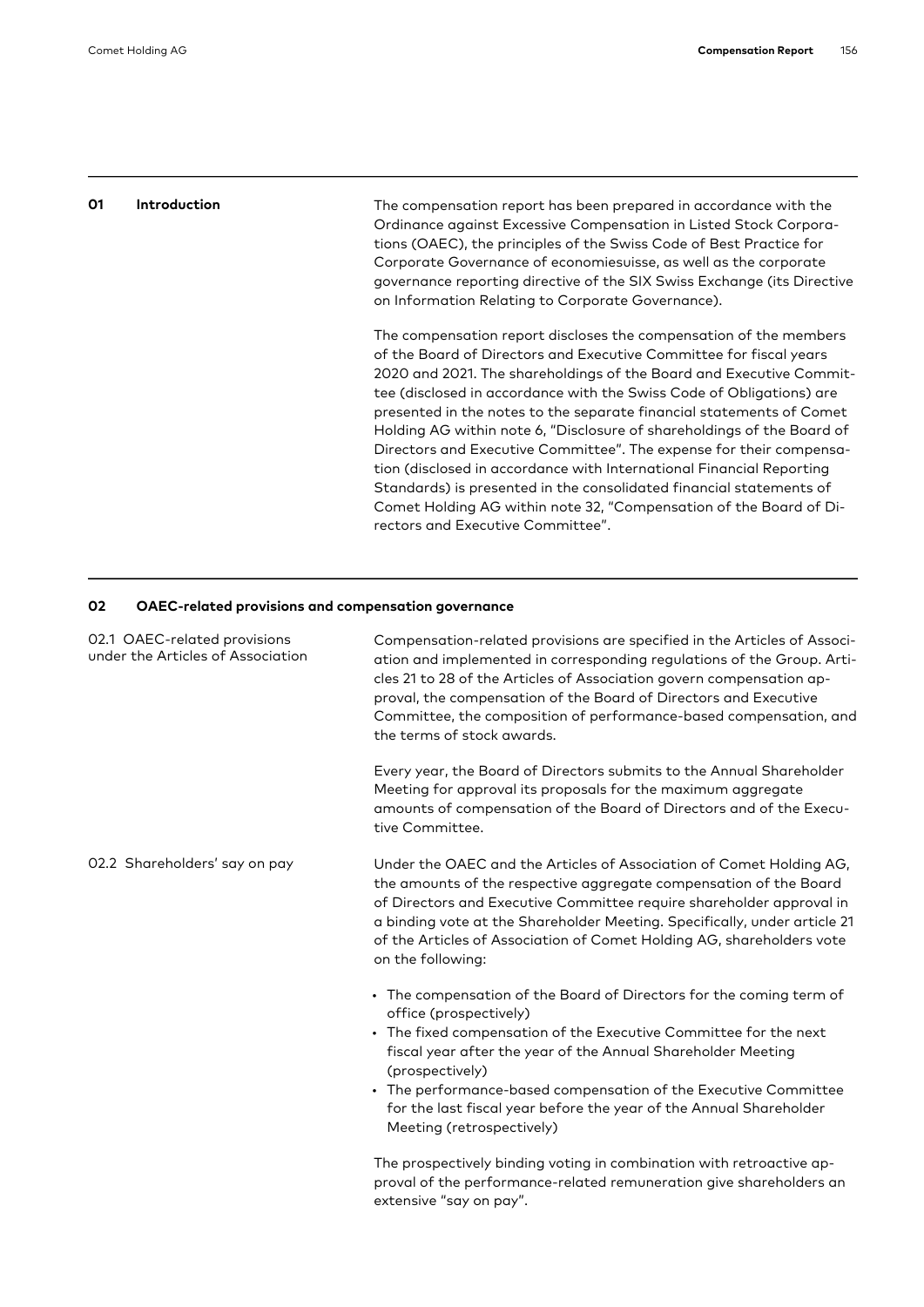#### 03 Determination of compensation and compensation principles

03.1 Determination of compensation The design, regular review and evaluation of the compensation system are the responsibility of the Nomination and Compensation Committee (NCC). The composition and responsibilities of the NCC are outlined in the corporate governance report.

> In fiscal year 2020, the NCC initiated an overall review of the compensation structure applicable to the Executive Committee with the support of Agnès Blust Consulting AG, independent Swiss experts for executive compensation. As a result of this review, the NCC discussed the potential redesign of the long-term incentive plan as a forward-looking performance share unit (PSU) plan based on a new set of key performance indicators and potential broader international peer group of companies in Comet's industry. In addition, the NCC explored the possibility of introducing an employee stock purchase plan (ESOP). These project activities are still in progress and the results will be presented in the 2022 compensation report.

> Subject to the limits of the maximum aggregate amounts approved by the Annual Shareholder Meeting, the Board of Directors annually prepares the compensation proposals, as follows:

|                                                                         |            |            | Board of         |                            |
|-------------------------------------------------------------------------|------------|------------|------------------|----------------------------|
| Decision on                                                             | <b>CEO</b> | <b>NCC</b> | <b>Directors</b> | <b>Shareholder Meeting</b> |
| Compensation policy and guidelines<br>under the Articles of Association |            | Proposes   | Approves         |                            |
|                                                                         |            |            |                  |                            |
| Maximum aggregate compensation<br>of the Board of Directors             |            | Proposes   | Reviews          | Binding vote               |
|                                                                         |            |            |                  |                            |
| Individual compensation of Board members                                |            | Proposes   | Approves         |                            |
|                                                                         |            |            |                  | Binding vote as part of    |
|                                                                         |            |            |                  | vote on aggregate          |
|                                                                         |            |            |                  | fixed compensation of      |
| Fixed compensation of the CEO                                           |            | Proposes   | Approves         | Executive Committee        |
|                                                                         |            |            |                  | Binding vote as part of    |
|                                                                         |            |            |                  | vote on aggregate          |
| Fixed compensation of the other members of                              |            |            |                  | fixed compensation of      |
| the Executive Committee                                                 | Proposes   | Reviews    | Approves         | Executive Committee        |
|                                                                         |            |            |                  | Binding vote as part of    |
|                                                                         |            |            |                  | vote on aggregate          |
|                                                                         |            |            |                  | variable compensation      |
|                                                                         |            |            |                  | of Executive               |
| Profit-sharing and LTIP plans of the CEO                                |            | Proposes   | Approves         | Committee                  |
|                                                                         |            |            |                  | Binding vote as part of    |
|                                                                         |            |            |                  | vote on aggregate          |
|                                                                         |            |            |                  | variable compensation      |
|                                                                         |            |            |                  | of Executive               |
| Profit-sharing and LTIP plans of the other                              |            |            |                  |                            |
| members of the Executive Committee                                      | Proposes   | Reviews    | Approves         | Committee                  |

On behalf of the Board of Directors, the external audit firm verifies whether the quantitative disclosures on compensation, loans and other credit made in the compensation report pursuant to articles 14 to 16 OAEC comply with the law and the OAEC.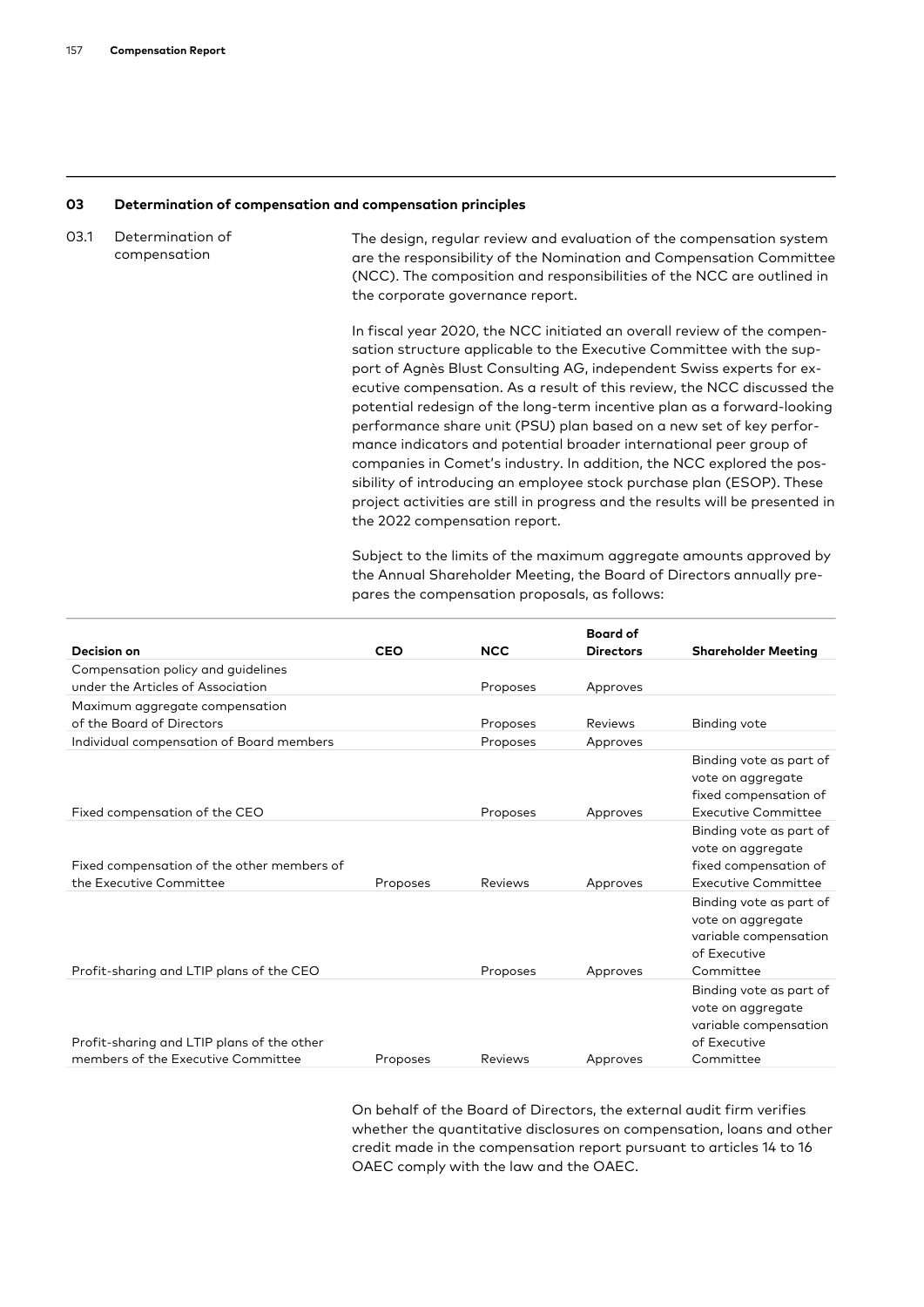#### 03.2 Compensation of the Board of Directors

#### Compensation principles

Every year, the Board of Directors submits its proposal for the maximum aggregate amount of Board compensation to the Annual Shareholder Meeting for approval. The amounts of Board members' compensation are set to reflect the industry environment and are regularly reviewed against benchmarks. The latest such review was performed in fiscal year 2021. The compensation details are specified in a Board-approved compensation plan in the form of a set of regulations.

To ensure the independence of the Board of Directors in its supervision of the Executive Committee, the Board members receive only a fixed retainer, of which two-thirds is paid in cash and one-third is paid in stock. Hence, the compensation system for the Board of Directors does not have a performance-based element. The stock is subject to a holding period of three years from the date of the award during which it cannot be sold.

#### Structure of the compensation system

Overview of Board of Directors compensation structure:

| In CHF (gross)        |                 |                  |                         |              |
|-----------------------|-----------------|------------------|-------------------------|--------------|
|                       | Cash portion of | Stock portion of |                         | Flat expense |
|                       | retainer        | retainer         | Total reported value of | allowance    |
|                       | (two-thirds)    | (one-third)      | compensation            | (additional) |
| Chairman of the Board | 132,000         | 66,000           | 198,000                 | 8,000        |
| Member of the Board   | 66,000          | 33,000           | 99,000                  | 4,000        |
|                       |                 |                  |                         |              |

The reported compensation in section 4.1 includes the cash portion of the retainer, the value of the stock portion and, additionally, the actual employer contributions to social security plans. In addition, a flat expense allowance is provided, which is paid in cash. This allowance qualifies as reimbursement of expenses and is therefore not considered part of the compensation itself.

The Board members' normal term of office begins on the date following the day of the Annual Shareholder Meeting that elects them and ends on the date of the next Annual Shareholder Meeting. When a new member joins the Board of Directors, the compensation is paid on a pro-rated basis from the day of election. If a member leaves the Board before the end of a term, the retainer is calculated on a pro-rated basis to the date of departure. In the case of pro-rated retainers as well, two-thirds is paid in cash and one-third is paid in stock.

#### 03.3 Compensation of the Executive Committee

#### Compensation principles

The compensation system is designed to attract and retain excellent management and specialist staff. Comet seeks to set compensation levels that reflect the individual levels of skills and responsibility in the Group and that bear comparison with other employers competing with Comet for talent. This aim is supported by a fair system of remuneration designed to match levels of pay offered by listed peer companies.

The compensation elements thus take into account short-term and long-term aspects of sustainable company performance and development. Comet believes that its remuneration architecture creates an effective link between compensation and performance that generates lasting value for shareholders.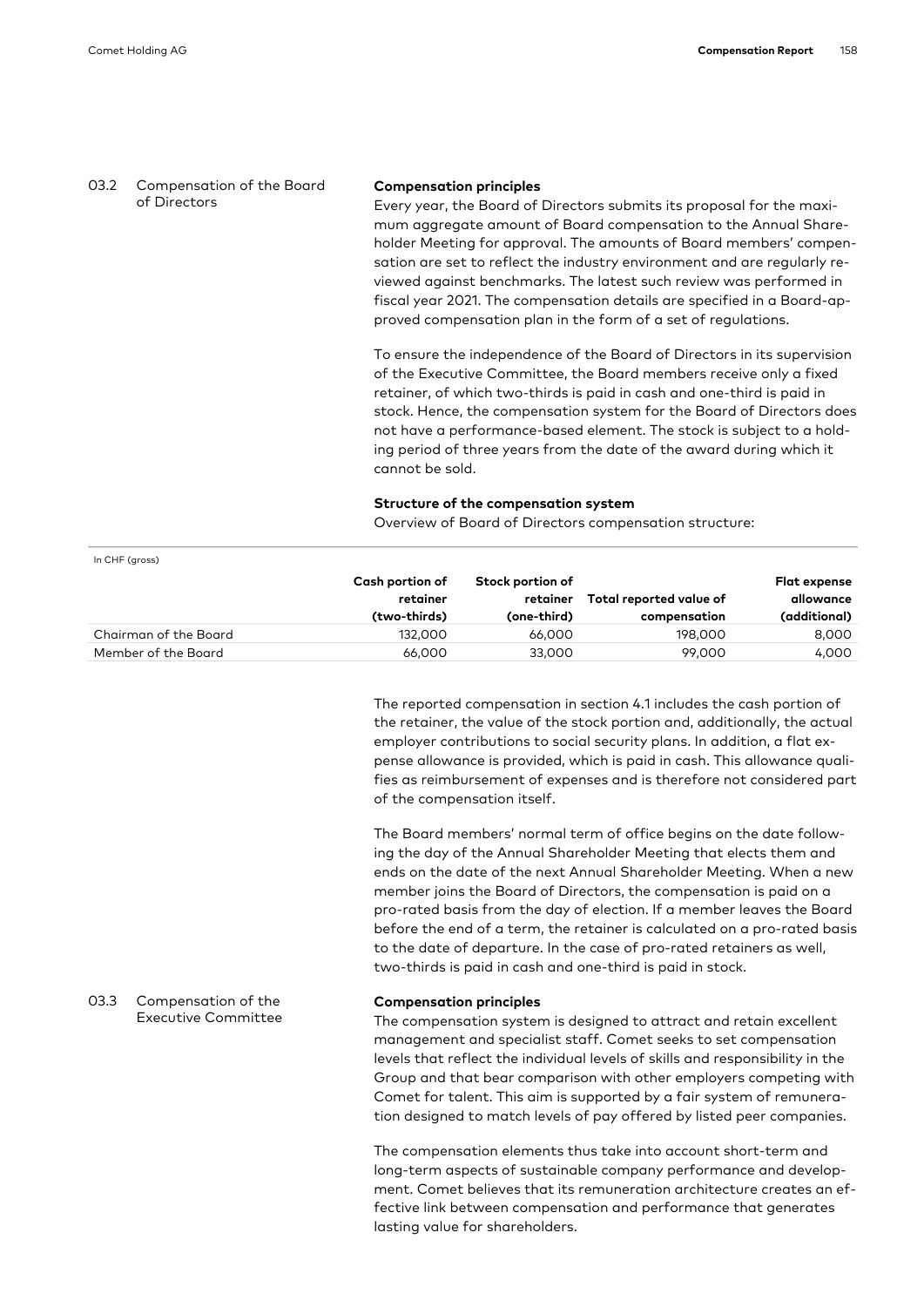The compensation of the Executive Committee is specified in Boardapproved regulations. The CEO recommends the amounts of fixed compensation for the other Executive Committee members to the NCC. The NCC then prepares a specific proposal for the amounts of the individual fixed compensation of the CEO and each of the other Executive Committee members, for approval by the full Board of Directors. The NCC also bases its proposals on general experience and on levels of compensation at peer companies. The full Board of Directors periodically reviews, sets and approves the compensation levels, based on the proposal of the NCC. The latest review of the compensation of the Executive Committee was performed in fiscal year 2021 with the support of Korn Ferry, independent executive compensation experts. The analysis was conducted using the Korn Ferry Hay Guide Chart® Profile method of job evaluation, which provides a consistent and objective framework for analyzing organizational structures and developing an effective reward strategy.

Every year, the Board of Directors submits its proposals for the maximum aggregate amounts of Executive Committee compensation to the Annual Shareholder Meeting for approval, specifically:

- The fixed compensation of the Executive Committee for the next fiscal year after the year of the Annual Shareholder Meeting (prospectively)
- The performance-based compensation of the Executive Committee for the last fiscal year before the year of the Annual Shareholder Meeting (retrospectively)

To new members joining the Executive Committee during a period for which the Shareholder Meeting has already approved the compensation, Comet Holding AG or its subsidiaries are authorized to pay an additional amount if the already approved maximum aggregate amount is not sufficient to cover the compensation. The aggregate additional amount per compensation period must not exceed 40% of the approved maximum aggregate amount of compensation of the Executive Committee.

#### Structure of the compensation system

The remuneration consists of fixed compensation and a performancebased, profit-sharing component. The total compensation takes into account the recipient's position and level of responsibility. The profitsharing compensation of the Executive Committee members is structured as a short-term incentive plan (STIP) and a long-term incentive plan (LTIP). It is designed to heighten the commitment of the CEO and the other Executive Committee members. The profit-sharing compensation is based on the regulations approved by the Board of Directors. The requirement for this group of individuals to draw part of their profit-sharing compensation in stock is detailed in a separate set of regulations.

Two-thirds of the compensation under the STIP is paid in cash and onethird of it is paid in stock. The compensation under the LTIP is paid only in stock. The grant price, at which the stock is awarded and transferred to recipients, is the average closing market price of the stock in the period between (and excluding) the date of the annual results press conference and the date of the Annual Shareholder Meeting.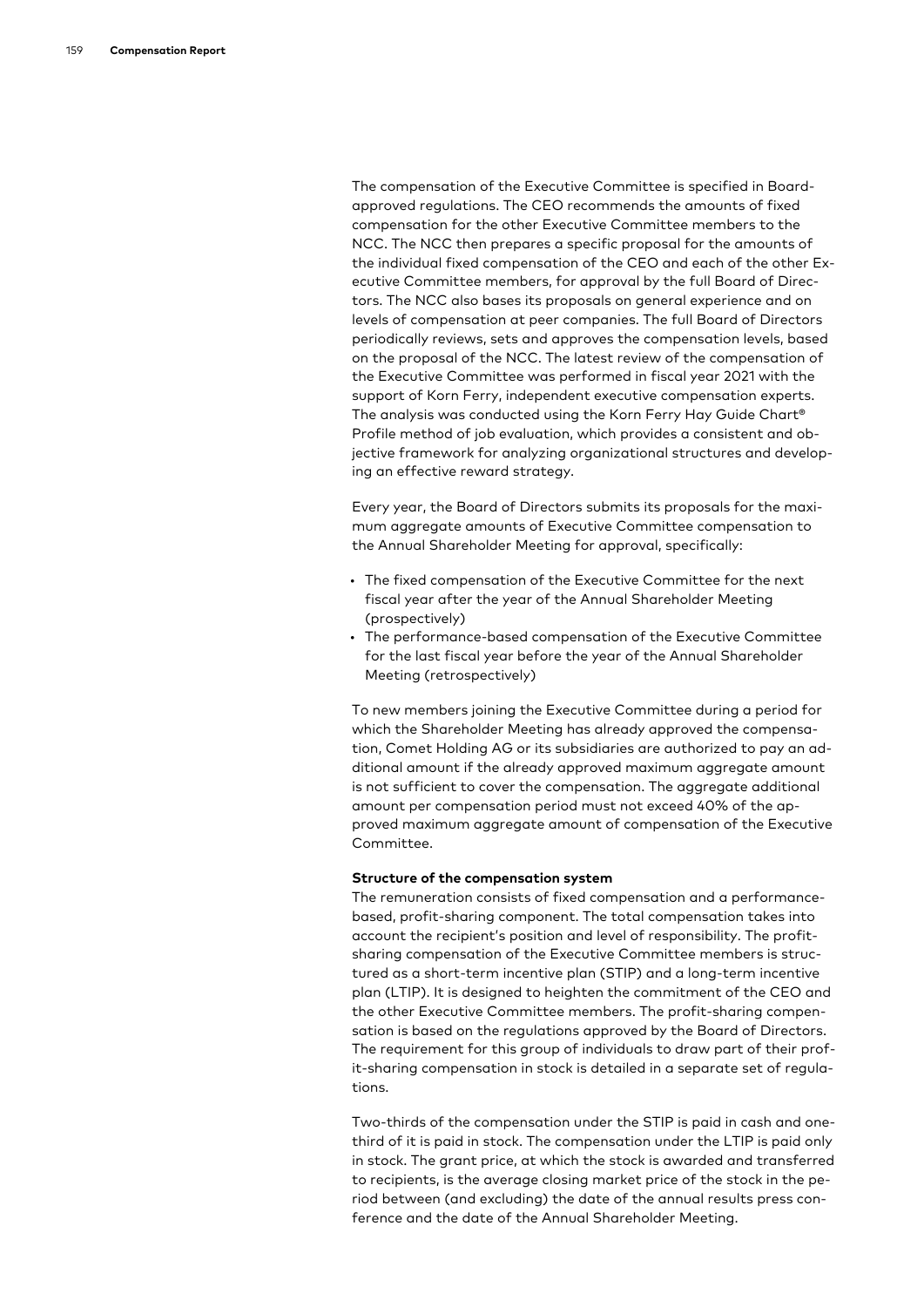The stock transferred under the STIP is subject to a holding period of three years from the date of the award, during which it cannot be sold. However, all other shareholder rights are effective during the holding period, including rights to dividends and similar distributions and the right to participate in Shareholder Meetings. Except as otherwise required by law, in the event of an attempted change of control of Comet Holding AG, the holding period on stock ends when a public tender offer is validly made. The holding period remains in place in all other cases, including in the event of termination. The stock awarded under the LTIP does not have a holding period.

There are individual upper limits on the total profit-sharing compensation of the CEO and the other members of the Executive Committee. The upper limit thus caps the individual's combined total of STIP and LTIP profit-sharing compensation. For the CEO this maximum (the upper limit for the combined total of STIP compensation and LTIP stock) is 200% of the fixed compensation. For each of the other members of the Executive Committee, this upper limit for the combined total of STIP compensation and LTIP stock is 150% of the fixed compensation.

The members of the Executive Committee have employment agreements with a notice period of not more than nine months. There is no entitlement to hiring bonuses or termination benefits of any kind, nor any provision in case of a change of control except for the waiving of the remaining holding period on the stock awarded under the STIP.

| Type of                                      |                                                                                                    |                                                        |                                                                                                                                                                             |
|----------------------------------------------|----------------------------------------------------------------------------------------------------|--------------------------------------------------------|-----------------------------------------------------------------------------------------------------------------------------------------------------------------------------|
| compensation                                 | Form of delivery                                                                                   | <b>Purpose</b>                                         | <b>Drivers</b>                                                                                                                                                              |
| Fixed<br>compensation                        | Monthly payment in cash                                                                            | Pay for position                                       | Nature and level of position, individual<br>qualifications, market conditions                                                                                               |
| Short-term<br>profit-sharing<br>plan (STIP)  | Annual payment in cash                                                                             | Profit-sharing based on<br>corporate financial results | Corporate financial results in terms of<br>profitable growth                                                                                                                |
| Short-term<br>profit-sharing<br>plan (STIP)  | Annual payment in stock (with a<br>holding period)                                                 | Long-term alignment with<br>interests of shareholders  | Corporate financial results in terms of<br>profitable growth                                                                                                                |
| Long-term<br>incentive plan<br>(LTIP)        | Annual payment in stock<br>(without holding period)                                                | Alignment with long-term<br>corporate targets          | Corporate financial results relative to<br>the peer group in terms of<br>achievement of two performance<br>targets for growth and profitability<br>over a three year period |
| Social benefits                              | Company pension, social security<br>contributions, short-term<br>disability and accident insurance | Risk protection                                        | Local legislation and voluntary<br>benefits in line with market                                                                                                             |
| Flat expense<br>allowance                    | Monthly payment in cash                                                                            | Defraying of minor expenses                            | Local legislation, tax authorities                                                                                                                                          |
| Other benefits,<br>incl. benefits in<br>kind | Costs paid directly by company<br>or reimbursed in cash                                            | Pay for position                                       | Local market practice                                                                                                                                                       |
|                                              |                                                                                                    |                                                        |                                                                                                                                                                             |

The compensation system is structured as follows:

#### Fixed compensation

All members of the Executive Committee receive fixed compensation that is paid monthly, as well as a flat expense allowance. The fixed compensation is determined by the individual's amount of responsibility, role, performance, experience and skills, and by local market conditions. These elements of compensation are paid in cash.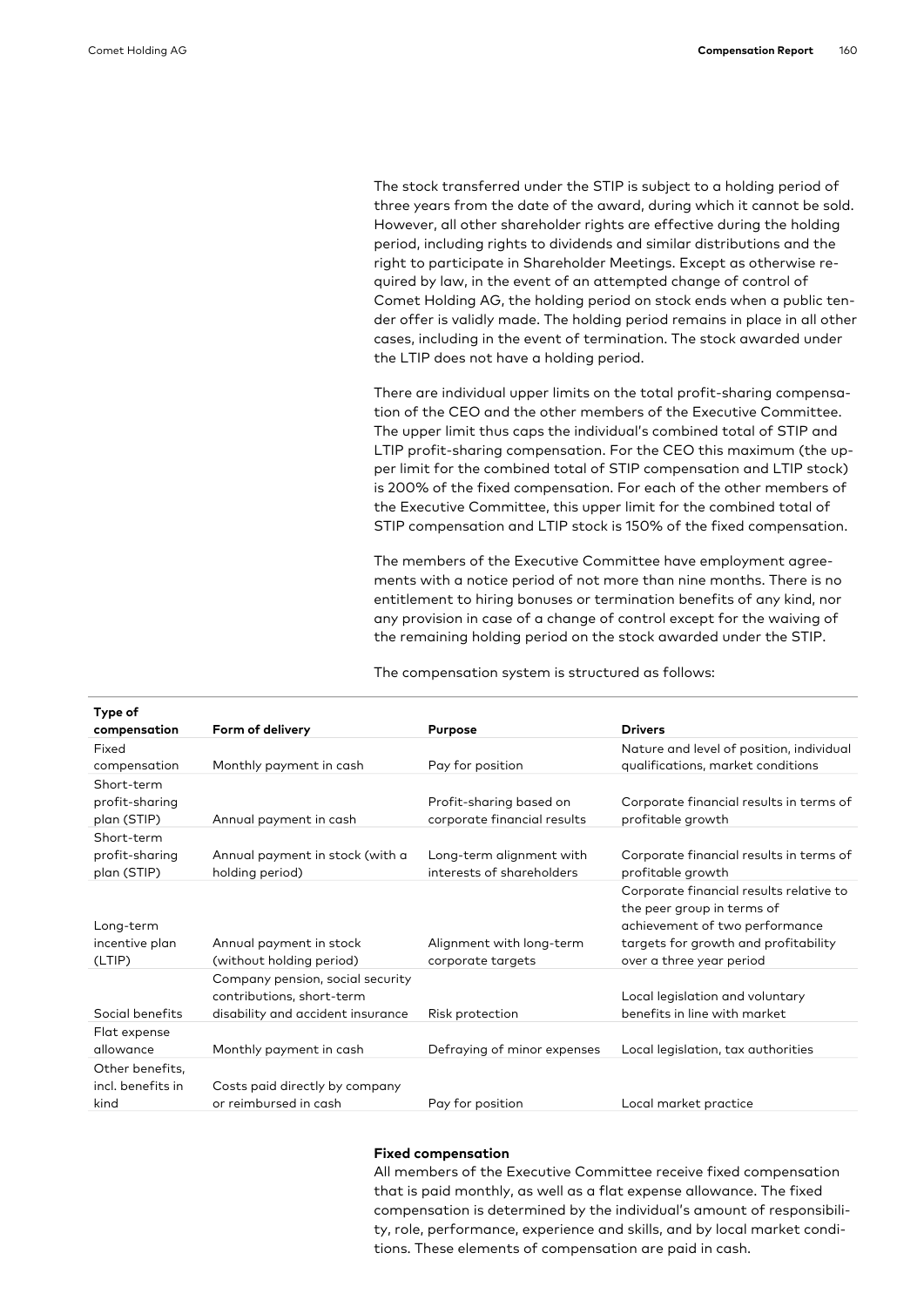#### Short-term profit-sharing compensation (STIP)

In addition to the fixed compensation, the Executive Committee members are eligible for STIP profit-sharing compensation. The total pool of profit-sharing compensation is calculated as a percentage of the consolidated net income of the Group. This percentage rate is dependent upon the Group's rate of sales growth compared with the prior year. For fiscal year 2021, the percentage rate was determined according to the following model, unchanged from fiscal year 2020:

| Sales growth  | Percentage of net income            |
|---------------|-------------------------------------|
| Less than 5%  | 15%                                 |
| 5% – 15%      | Linear increase between 15% and 25% |
| More than 15% | 25%                                 |

In all in fiscal year 2021, 25.0% of the Group's total consolidated net income (before profit-sharing) was accrued for distribution as shortterm profit-sharing compensation (fiscal year 2020: 16.5%).

The members of the Executive Committee and all employees eligible for profit-sharing are assigned to one of five compensation groups. These five groups consist of the CEO, the other members of the Executive Committee, and, subdivided into three groups, the other eligible employees. Each compensation group is assigned a different multiplier. The values of the multipliers are set by the Board of Directors of Comet Holding AG. Within a given compensation group, the same multiplier is used for each member of the group. This multiplier together with the gross annual base salary determines the respective share assigned to the individual member of the Executive Committee and individual employee in the allocation of the total profit-sharing pool. The individual share of the total profit-sharing pool (under the STIP) is calculated using the following model:

a) Calculation of individual's percentage share of total profit-sharing pool

#### Gross base salary of employee x multiplier x 100 = % share of total profit-sharing pool Total weighted gross salaries of all staff<sup>1</sup>

Pepresents the aggregate of the multiplier-weighted gross salaries of all employees and the retainers ! of the Board of Directo

b) Calculation of effective profit-sharing compensation

#### % share of total profit-sharing pool × amount of profit-sharing pool that is actually distributed

At least 80% of the profit-sharing pool is allocated among the members of the Executive Committee and all employees, using a general allocation formula. Up to an aggregate maximum of 20% of the profitsharing pool may be allocated selectively to individual members of the Executive Committee or individual other employees, using an individual allocation formula. This is to enable the Board and the CEO to recognize individual performance distinctively. Performance is evaluated by the Board and CEO at the end of the fiscal year, and a decision is made on whether to allocate part or all of the 20% individual allocation pool to individual employees. Any unused portion of the individual allocation pool is also distributed by the general allocation formula. The Board of Directors did not allocate any of the 20% individual allocation pool in the year under review.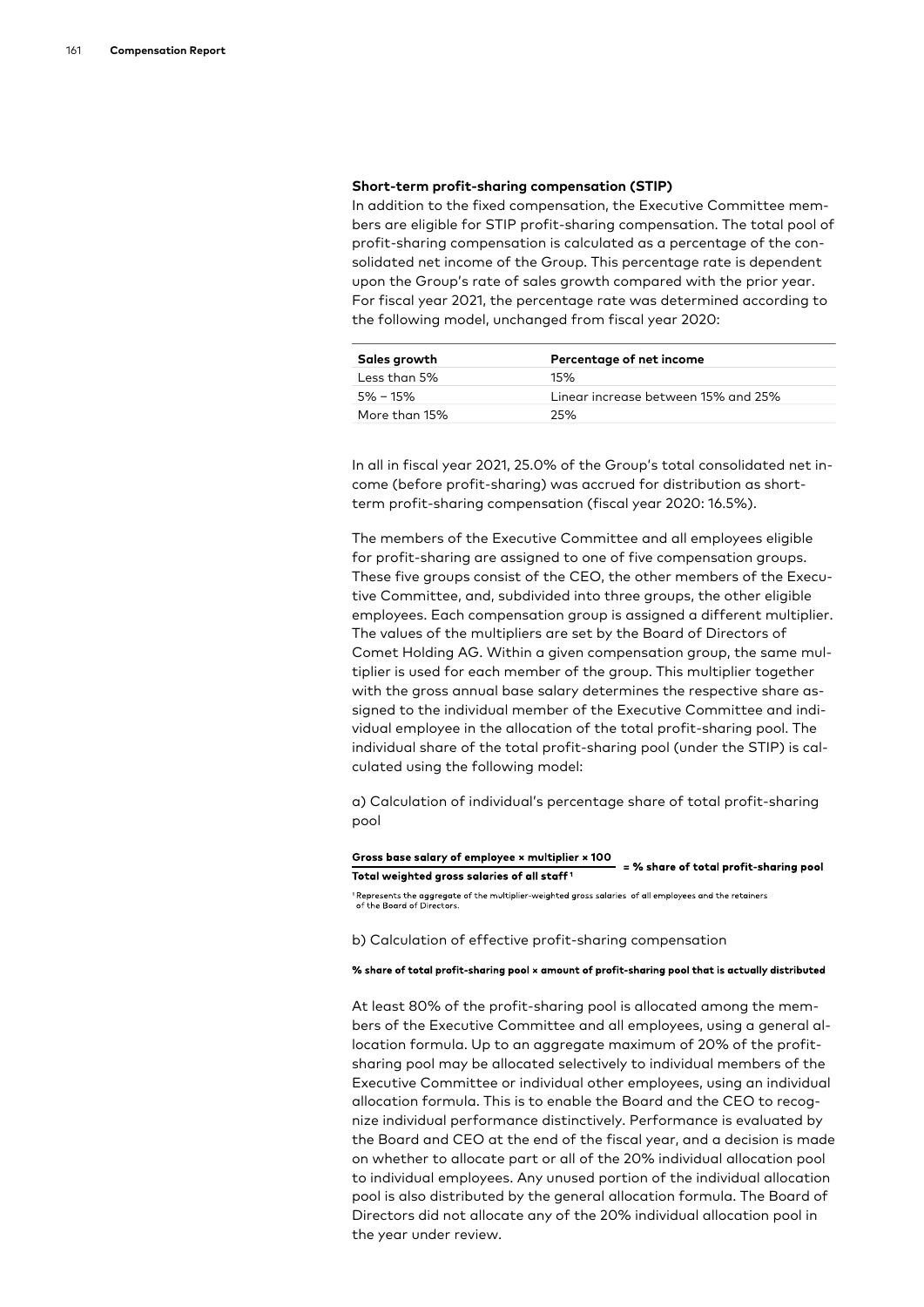A precondition for paying any profit-sharing compensation is that, after the accrual of this distribution, the Group is still able to report positive consolidated net income. Members of the Executive Committee, or other employees, joining Comet intra-year participate in profit-sharing on a pro-rated basis. In the event of intra-year termination of the employment relationship, the pro-rated amount due is calculated based on the approved consolidated financial statements and is paid out in cash and stock upon approval of the profit-sharing compensation by the Annual Shareholder Meeting. Profit-sharing awards to the CEO and the other members of the Executive Committee are approved by the Board, with ratification by the shareholders at the Annual Shareholder Meeting as part of the binding retrospective vote on the compensation of the Executive Committee.

#### Long-term profit-sharing compensation (LTIP)

The aim of the LTIP, which was introduced in fiscal year 2017, is to tie the CEO and the other members of the Executive Committee more closely to the company and to strengthen the alignment of part of their compensation with the achievement of long-term corporate targets. Stock transferred under the LTIP does not have a holding period.

The amount of the LTIP compensation is dependent on the value of the stock earned as short-term profit-sharing compensation (STIP) in the previous three years. LTIP stock is granted each year based on the extent to which the performance targets for the previous three years were achieved. The LTIP amount is based on performance against the following two targets:

- a growth target (T1), and
- a profitability target (T2)

Target achievement is measured relative to a group of 13 listed Swiss manufacturing companies similar to Comet in revenue size and market capitalization.

| Autoneum Holding AG       | Interroll Holding AG | Rieter Holding AG |
|---------------------------|----------------------|-------------------|
| Feintool International    |                      |                   |
| Holding AG                | Kardex Holding AG    | Tecan Group AG    |
| Gurit Holding AG          | Komax Holding AG     | u-blox Holding AG |
| Huber+Suhner AG           | Phoenix Mecano AG    | VAT Group AG      |
| <b>INFICON Holding AG</b> |                      |                   |

For both targets, target achievement is assessed by measuring the index-based relative performance, thus comparing the Group's performance with that of the companies in the peer group. The degree of target achievement is 0% if the Group's result ranks in the bottom quartile of the index (i.e., among the 25% of companies with the lowest performance). Target achievement is 100% (the maximum) if the result attained is in the top quartile of the index (i.e., in the top 25% of all companies). If the result falls between these two outcomes, the percentage of target achievement is interpolated on a straight-line basis between 0% and 100%.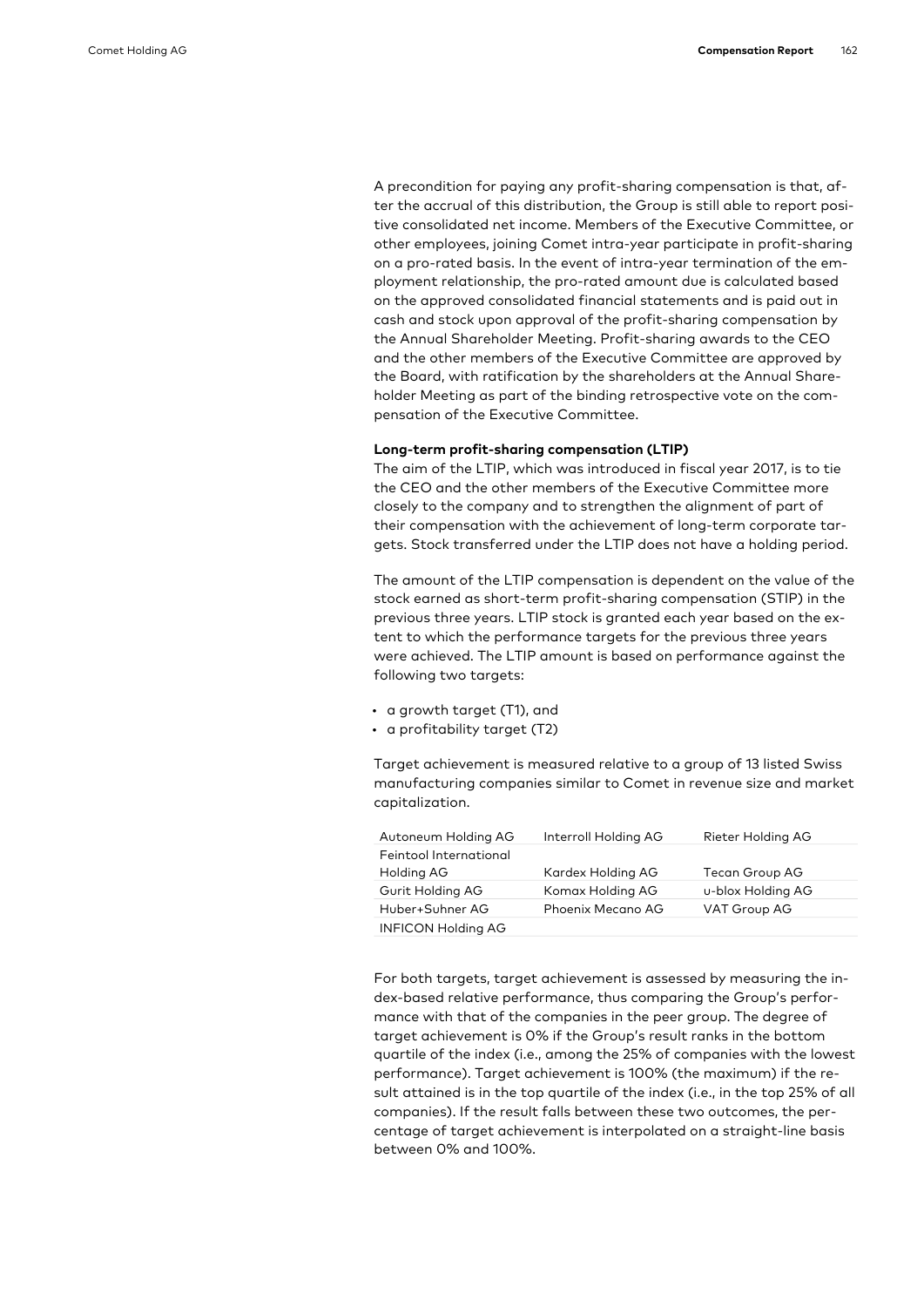

The value of the stock granted under the LTIP is based on the average annual achievement of the two performance targets (T $_{\rm 1}$  and T $_{\rm 2}$ , in percent) multiplied by the average annual value of the stock (V $_{\rm s}$ ) actually transferred to employees in the preceding three years as STIP shortterm profit-sharing compensation, multiplied by a calibration factor C:

LTIP =  $(T_1 + T_2)_1 * V_2 * C$ 

Growth target  $T_i$ : The growth target is defined in terms of the compound annual growth rate (CAGR) of sales for the respective last three years. The performance on this metric is compared with that of the peer group (a group of manufacturing firms listed on the Swiss stock exchange). The achievement of the growth target is measured by the relationship of the average CAGR of the Group over the last three years to the results of the peer group.

Profitability target  $T_2$ : The profitability target is defined in terms of the average ratio of ROCE to WACC for the respective last three years (ratio of return on capital employed to weighted average cost of capital). The performance on this metric is compared with that of the peer group (a group of manufacturing firms listed on the Swiss stock exchange). The achievement of the profitability target is measured by the relationship of the average ROCE-to-WACC ratio of the Group over the last three years to the results of the peer group.

Calibration factor C: The calibration factor is set by the Board of Directors. The calibration is normally reviewed every three years and, when necessary, adjusted so that the long-term incentive corresponds to the performance of the company and the purpose of the LTIP. When doing so, the Board ensures the adjustment is fair to all participants. No such adjustment was made in the fiscal year.

transferred: The amount of stock transferred under the LTIP is based on the value of the stock transferred under the short-term profit-sharing plan (STIP) over the last three years. That value of transferred STIP stock is measured as of the time of its transfer. For determining the amount of LTIP stock to be transferred in year n, the underlying average annual value of STIP stock,  $\mathsf{V}_\mathsf{s}$ , is calculated as follows: Calculation of the value V $_{\rm s}$  of the average annual amount of STIP stock

$$
V_s = \frac{1}{3} (V_{n-2} + V_{n-1} + V_n)
$$

Where  $V_{n-2}$  represents the value of the stock transferred in year n-2,  $V_{n-1}$  represents the value of the stock transferred in year n-1, and  $V_{n}$ represents the value of the stock transferred in year n.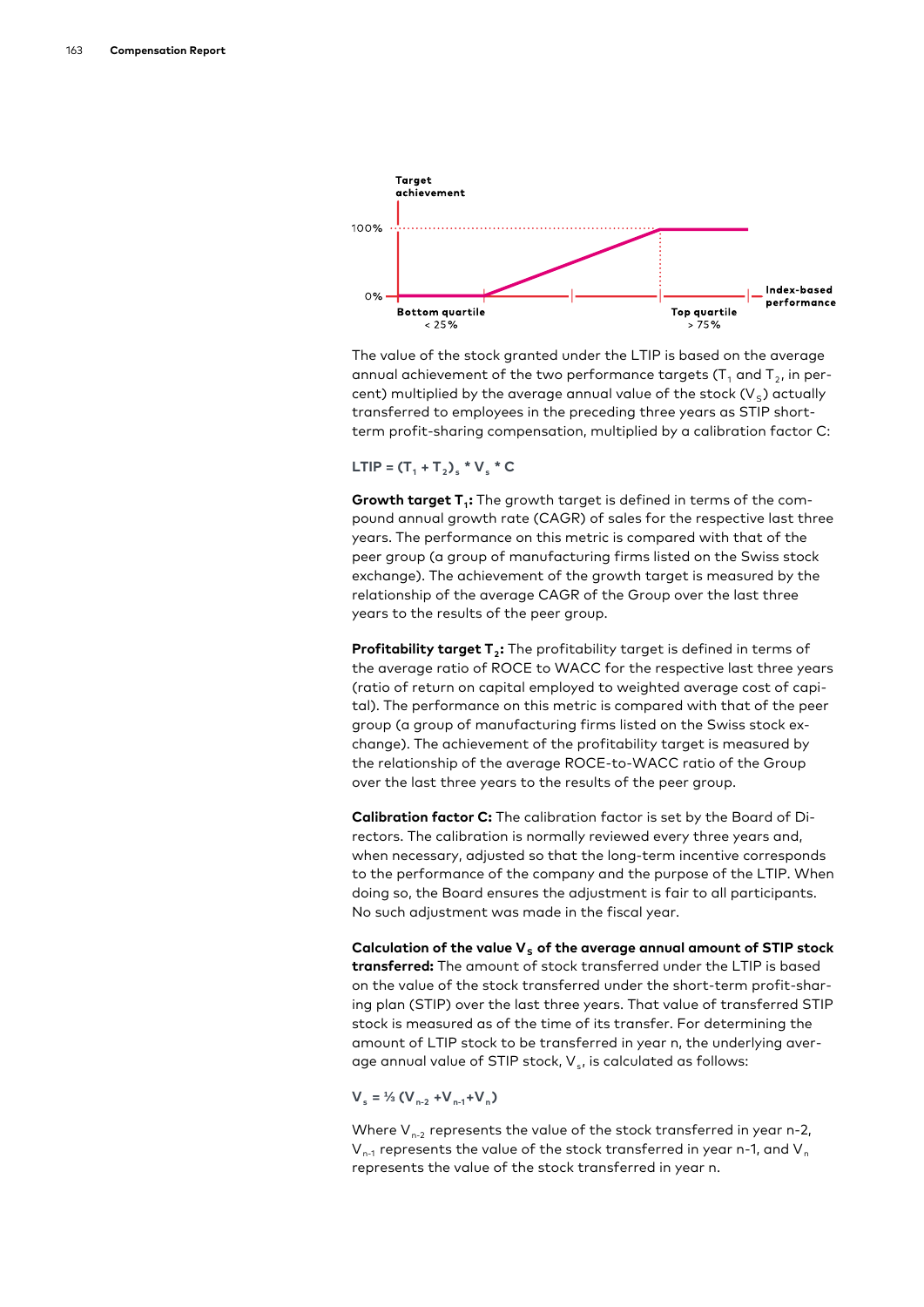Target achievement is determined at the end of each year. As the data for the peer group companies only becomes available with a time lag, the current year-end data for Comet is compared with that data for the peer group which is available at December 31.

The amount of stock to be transferred under the LTIP is based on the amount of stock already transferred under the short-term profit-sharing plan and is thus inherently pro-rated in the case of an intra-year hire or promotion. Employees who have given or received notice of termination of employment are not entitled to the LTIP compensation for the year of their departure.

The long-term profit-sharing compensation is disbursed on the basis of the approved consolidated financial statements and the approval of the profit-sharing compensation by the Annual Shareholder Meeting of Comet Holding AG in the subsequent year.

In the event of a public tender offer for the stock of Comet Holding AG, the LTIP compensation for the fiscal years that are not yet compensated under the LTIP at the time the public tender offer is validly made, is paid entirely in cash instead of stock.

#### Compensation principles

The description in the next three paragraphs excludes the compensation systems for the Board of Directors and the Executive Committee, which are covered in separate sections above.

The compensation system for Comet's other employees has two main elements: All employees receive fixed compensation, and employees eligible for profit-sharing under the STIP may earn a performance-based pay component.

### Structure of the compensation system Fixed compensation

All employees receive fixed compensation that is paid monthly in cash. The fixed compensation is determined by the individual's amount of responsibility, role, performance, experience and skills, and by local market conditions.

#### STIP

The calculation of an individual's effective profit-sharing compensation is based on that portion of the total profit-sharing pool which has been allocated by the general allocation formula. In addition to that general portion, the Board of Directors may award an individual share of profit. Unlike the Executive Committee, the STIP for other employees is settled in cash only (i.e., it has no stock portion and thus involves no holding period). Detailed information on the determination of STIP profitsharing compensation for employees is provided in section 3.3 "Compensation of the Executive Committee".

03.4 Compensation system for employees below the Executive Committee level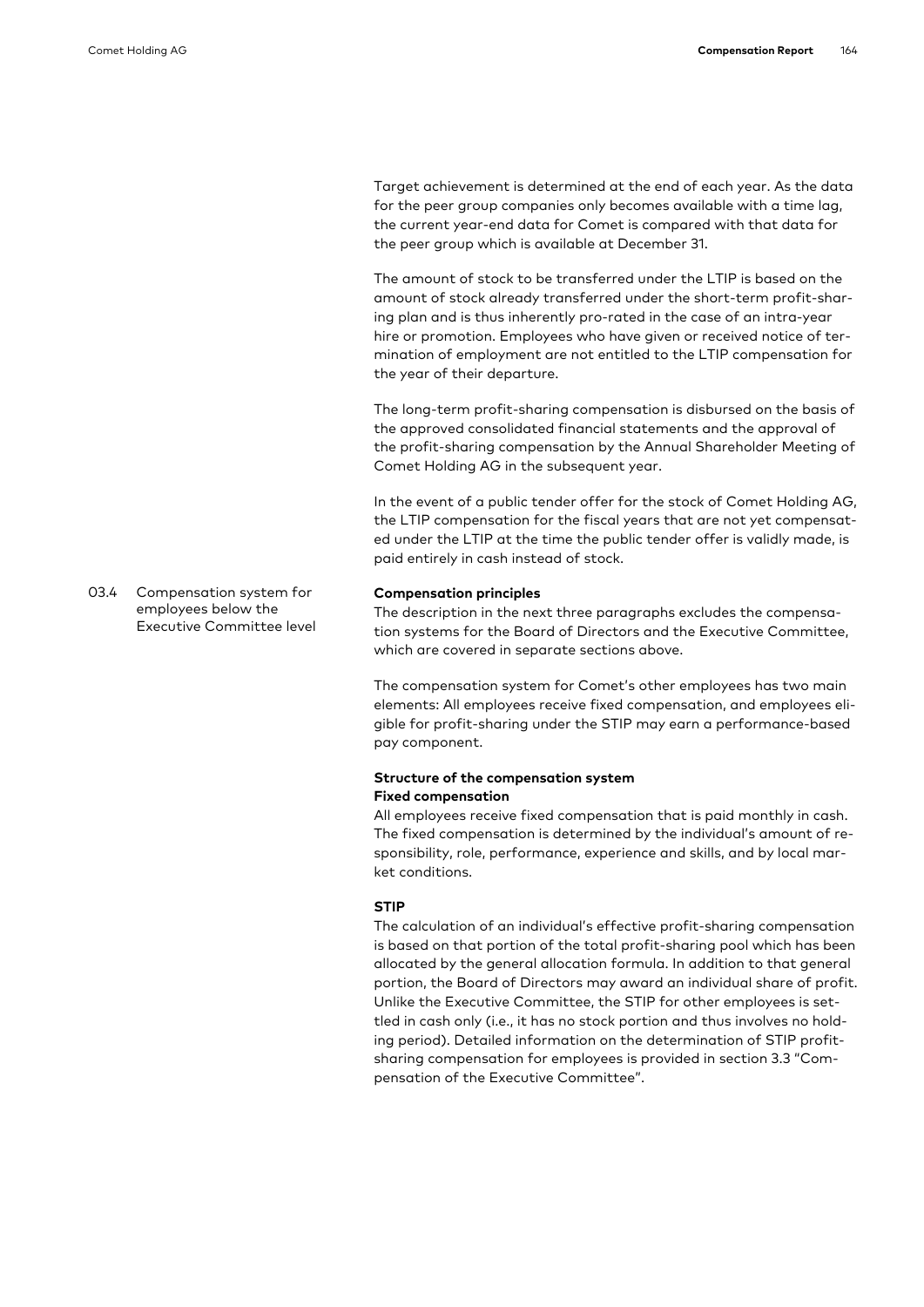#### 04 Disclosure of compensation of the Board of Directors and Executive Committee

The following disclosures represent all compensation of the members of the Board of Directors and Executive Committee and their related parties<sup>1</sup> for fiscal years 2020 and 2021, disclosed in accordance with the Ordinance against Excessive Compensation in Listed Stock Corporations (OAEC). Further details on the included individuals and their positions in the Group are provided in the corporate governance report within this annual report.

 $^1$  Related parties are persons outside Comet who are related to members of the Board of Directors or Executive Committee within the meaning of article 678 of the Swiss Code of Obligations by virtue of close personal or economic ties in law or in fact.

04.1 Current members of the Board of Directors (including related parties) The compensation of the Board of Directors is set at the Annual Shareholder Meeting for a period of one year. The Board's term of office, and therefore its annual compensation period, do not match the fiscal year.

> The Annual Shareholder Meeting prospectively approves the Board's compensation for a period of one year, ending at the subsequent Annual Shareholder Meeting. The following tables show the actual compensation for the Board of Directors for fiscal year 2021 and 2020. As can be seen from the tables, the Board compensation for the term of office ending at the 2022 Annual Shareholder Meeting will be within the maximum aggregate amount approved by the Annual Shareholder Meeting. The aggregate amount of the Board's compensation was lower in fiscal year 2021 than in the prior fiscal year due to a reduction in the number of Board members.

| Fiscal years 2021 and 2020<br>In CHF (gross) | Total cash<br>compensation <sup>1</sup> | Stock<br>compensation <sup>2</sup> | <b>Total before</b><br>social security<br>contributions | Social security<br>contributions <sup>3</sup> | Total<br>compensation<br>in fiscal year<br>2021 | Total<br>compensation<br>in fiscal year<br>2020 |
|----------------------------------------------|-----------------------------------------|------------------------------------|---------------------------------------------------------|-----------------------------------------------|-------------------------------------------------|-------------------------------------------------|
| 1/1/2020 to 4/23/2020                        |                                         |                                    |                                                         |                                               |                                                 |                                                 |
| Christoph Kutter, member                     | —                                       |                                    | -                                                       |                                               |                                                 | 22,000                                          |
| Franz Richter, member                        |                                         |                                    | -                                                       |                                               |                                                 | 22,000                                          |
| 1/1/2020 to 4/22/2021                        |                                         |                                    |                                                         |                                               |                                                 |                                                 |
| Rolf Huber, Vice Chairman                    | 22,000                                  |                                    | 22,000                                                  | 2,027                                         | 24,027                                          | 107,702                                         |
| 1/1/2020 to 12/31/2021                       |                                         |                                    |                                                         |                                               |                                                 |                                                 |
| Heinz Kundert, Chairman                      | 132,000                                 | 66,000                             | 198,000                                                 |                                               | 198,000                                         | 211,968                                         |
| Gian-Luca Bona, member                       | 66,000                                  | 33,000                             | 99,000                                                  | 8,632                                         | 107,632                                         | 107,702                                         |
| Mariel Hoch, Vice Chairwoman                 | 66,000                                  | 33,000                             | 99,000                                                  | 8,632                                         | 107,632                                         | 107,702                                         |
| Patrick Jany, member                         | 66,000                                  | 33,000                             | 99,000                                                  | 8,632                                         | 107,632                                         | 107,702                                         |
| 4/22/2021 to 12/31/2021                      |                                         |                                    |                                                         |                                               |                                                 |                                                 |
| Tosja Zywietz, member                        | 44,000                                  | 33,000                             | 77,000                                                  |                                               | 77,000                                          |                                                 |
| <b>Board of Directors, total</b>             | 396,000                                 | 198,000                            | 594,000                                                 | 27,923                                        | 621,923                                         | 686,777                                         |
|                                              |                                         |                                    |                                                         |                                               |                                                 |                                                 |

Total Board compensation prospectively approved at the Annual Shareholder Meeting on April 22, 2021 and April 23, 2020, respectively 800,000 700,000

The total compensation paid to members of the Board of Directors (for the period from the Annual Shareholder Meeting to the year-end) plus estimated amounts yet to be paid in the following fiscal year (for the period from January to the next Annual Shareholder Meeting) are within the maximum aggregate amount approved by the Annual Shareholder Meeting indicated above YES YES YES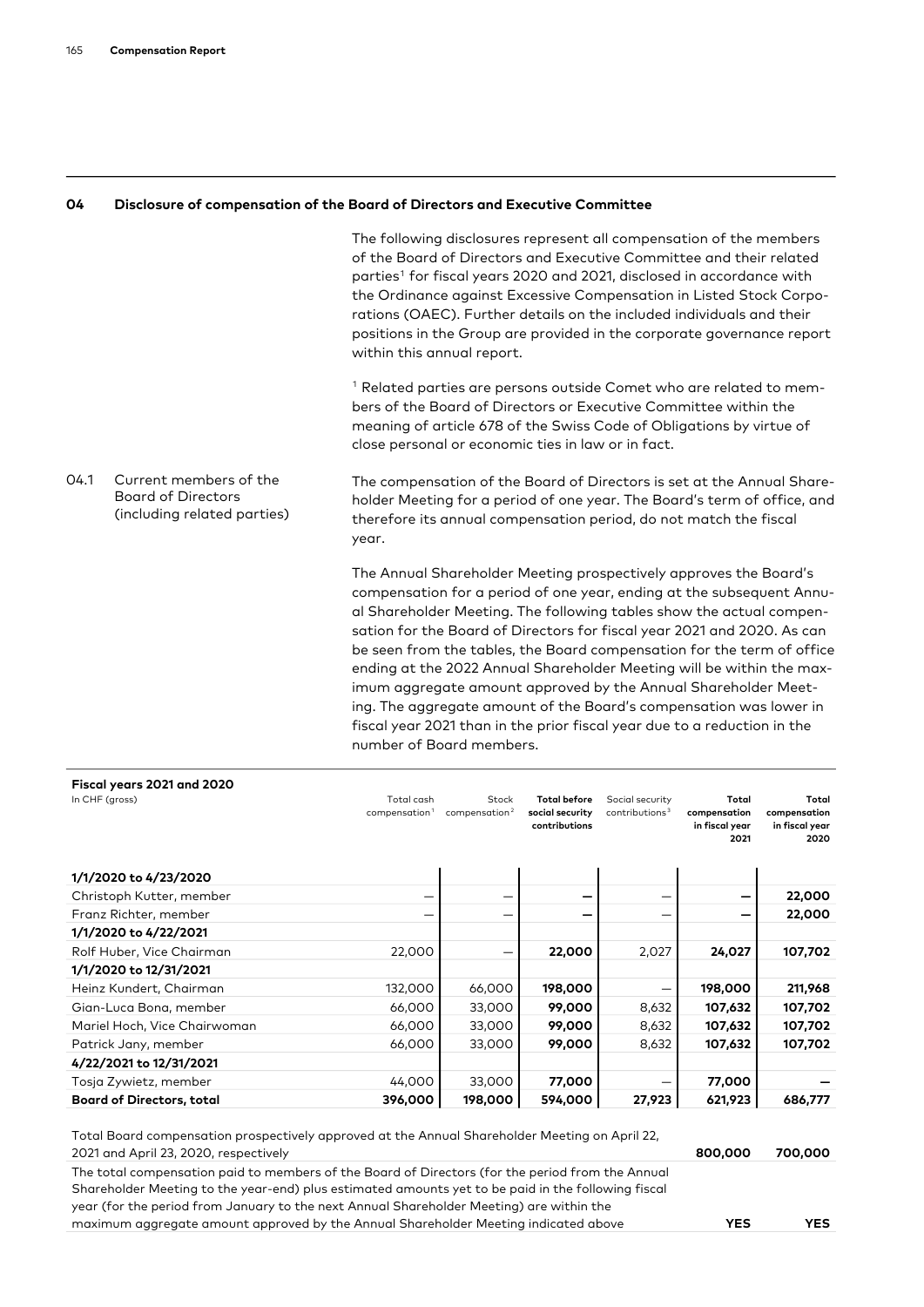$1$  The compensation consists of a fixed retainer; two-thirds of it is paid in cash and disclosed in this item.

<sup>2</sup> This item represents the one-third of the fixed retainer which is paid in stock. The actual transfer of the stock occurs in the subsequent year. The stock is subject to a holding period of three years from the date of the award, during which it cannot be sold.

<sup>3</sup> This item represents employer contributions to social security plans and to the family allowance fund. No pension fund contributions, short-term disability insurance premiums or accident insurance premiums are paid.

04.2 Current and former members of the Executive Committee (including related parties)

A total of seven persons served as Executive Committee members during fiscal year 2021. On average for the fiscal year, this represented 5.4 full-time equivalents (fiscal year 2020: 5.8). The total compensation of the current and former members of the Executive Committee, as well as the highest individual compensation, are presented in the table below. Former members of the Executive Committee are those members who were no longer active in the fiscal year but who, as a result of notice periods under their employment contracts, still received compensation.

## Fiscal year 2021

| In CHF (gross)                                     | Footnote       | <b>Current Executive</b><br>Committee members <sup>1</sup> | Former Executive<br>Committee members <sup>2</sup> | <b>Total, Executive</b><br>Committee | Of which K. Crofton<br>(CEO) |
|----------------------------------------------------|----------------|------------------------------------------------------------|----------------------------------------------------|--------------------------------------|------------------------------|
| Fixed compensation (cash)                          | 3              | 2,006,699                                                  |                                                    | 2,006,699                            | 650,000                      |
| Short-term incentive compensation<br>(STIP, cash)  | 4              | 1,737,924                                                  |                                                    | 1,737,924                            | 794,748                      |
| Short-term incentive compensation<br>(STIP, stock) | 5              | 868,962                                                    |                                                    | 868,962                              | 397,374                      |
| Long-term incentive compensation<br>(LTIP, stock)  | 6              | 104,595                                                    |                                                    | 104,595                              | 44,297                       |
| Subtotal                                           |                | 4,718,180                                                  |                                                    | 4,718,180                            | 1,886,419                    |
| Other benefits, incl. benefits in kind             | $\overline{7}$ | 24,776                                                     |                                                    | 24,776                               | 20,112                       |
| Employer contributions to social                   |                |                                                            |                                                    |                                      |                              |
| security plans                                     | 8              | 436,750                                                    |                                                    | 436,750                              | 180,360                      |
| Retirement benefits                                | 9              | 310,659                                                    |                                                    | 310,659                              | 148,580                      |
| Total compensation to members of                   |                |                                                            |                                                    |                                      |                              |
| the Executive Committee                            |                | 5,490,365                                                  |                                                    | 5,490,365                            | 2,235,471                    |

 $1$  The composition of and changes in the Executive Committee membership are presented in the corporate governance report.

 $^2$  In the fiscal year, no compensation was paid to former Executive Committee members.

<sup>3</sup> For their work, the members of the Executive Committee receive a fixed compensation component, which is paid in cash. This item also includes any other, one-time cash compensation, such as length-of-service awards.

<sup>4</sup> This item represents the portion of the STIP compensation paid in cash for 2021, which is calculated based on the criteria of the compensation system. The actual payment occurs in the respective subsequent year.

<sup>5</sup> This item represents the portion of the STIP compensation paid in stock for 2021. The actual transfer of the stock occurs in the respective subsequent year. The stock is subject to a holding period of three years from the date of the award, during which it cannot be sold.

<sup>6</sup> This item represents the LTIP compensation awarded for 2021, all of which is paid in stock. The actual transfer of the stock occurs in the respective subsequent year.

 $^7$  This item represents the annual cost of public ground transportation for certain members of the Executive Committee for 2021. 8 This item represents employer contributions to the old age and survivors (AHV) and unemployment insurance plans (ALV), to the family allowance fund (FAK) and to the short-term disability insurance and accident insurance plans.

<sup>9</sup> This item represents employer contributions to the employee pension plans.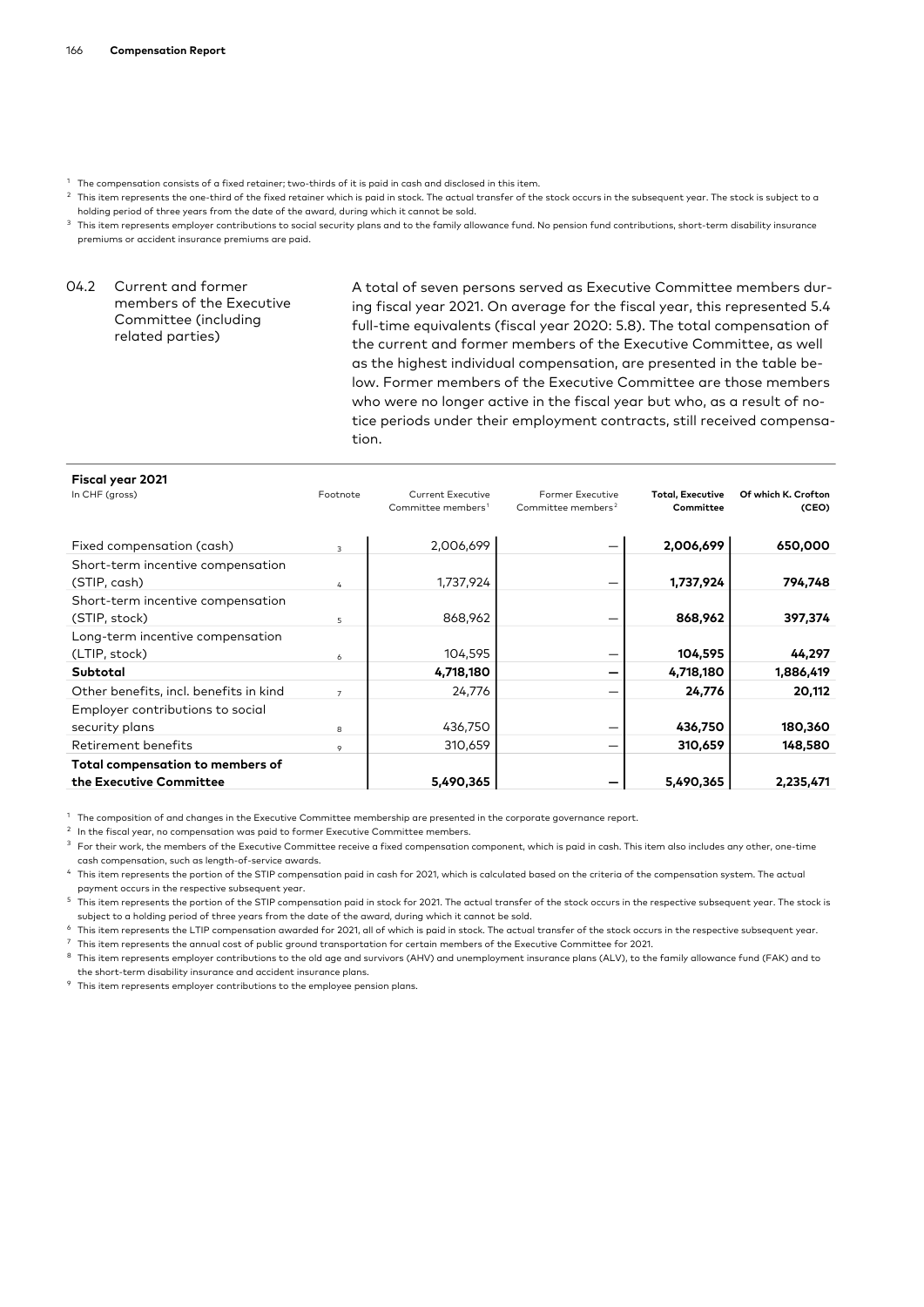| Fiscal year 2020<br>In CHF (gross)                          | Footnote       | <b>Current Executive</b><br>Committee members <sup>1</sup> | Former Executive<br>Committee members <sup>2</sup> | <b>Total, Executive</b><br>Committee | Of which M.<br>Kammerer<br>(President, PCT<br>division) |
|-------------------------------------------------------------|----------------|------------------------------------------------------------|----------------------------------------------------|--------------------------------------|---------------------------------------------------------|
| Fixed compensation (cash)                                   | 3              | 1,529,849                                                  | 182,500                                            | 1,712,349                            | 300,000                                                 |
| Short-term incentive compensation<br>(STIP, cash)           | 4              | 307,774                                                    | 55,914                                             | 363,688                              | 64,572                                                  |
| Short-term incentive compensation<br>(STIP, stock)          | 5              | 153,887                                                    | 27,957                                             | 181,844                              | 32,286                                                  |
| Long-term incentive compensation<br>(LTIP, stock)           | 6              | 3,437                                                      |                                                    | 3,437                                | 1,040                                                   |
| Subtotal                                                    |                | 1,994,947                                                  | 266,371                                            | 2,261,318                            | 397,898                                                 |
| Other benefits, incl. benefits in kind                      | $\overline{7}$ | 12,553                                                     |                                                    | 12,553                               |                                                         |
| Employer contributions to social<br>security plans          | 8              | 185,353                                                    | 26,970                                             | 212,323                              | 40,292                                                  |
| Retirement benefits                                         | 9              | 197,744                                                    | 35,907                                             | 233,651                              | 50,481                                                  |
| Total compensation to members of<br>the Executive Committee |                | 2,390,597                                                  | 329,248                                            | 2,719,845                            | 488,671                                                 |

<sup>1</sup> The composition of and changes in the Executive Committee membership are presented in the corporate governance report.

 $^2\,$  In 2020, compensation was paid to two former Executive Committee members: René Lenggenhager and Prisca Hafner.

<sup>3</sup> For their work the members of the Executive Committee receive a fixed compensation component, which is paid in cash. This item also includes any other, one-time cash compensation, such as length-of-service-awards.

4 This item represents the portion of the STIP compensation paid in cash for 2020, which is calculated based on the criteria of the compensation system. The actual payment occurs in the respective subsequent year.

5 This item represents the portion of the STIP compensation paid in stock for 2020. The actual transfer of the stock occurs in the respective subsequent year. The stock is subject to a holding period of three years from the date of the award, during which it cannot be sold.

<sup>6</sup> This item represents the LTIP compensation awarded for 2020, all of which is paid in stock. The actual transfer of the stock occurs in the respective subsequent year.  $7$  This item represents the annual cost of public ground transportation for certain members of the Executive Committee for 2020.

8 This item represents employer contributions to the old age and survivors (AHV) and unemployment insurance plans (ALV), to the family allowance fund (FAK) and to the short-term disability insurance and accident insurance plans.

<sup>9</sup> This item represents employer contributions to the employee pension plans.

04.3 Shareholders' say on pay regarding Executive Committee compensation and compensation mix

The tables below provide a comparison of the prospective approval of the fixed compensation and the retrospective approval of the variable compensation of the Executive Committee members by the Annual Shareholder Meeting. For fiscal years 2021 and 2020, the fixed compensation was within the maximum aggregate amount approved by the Annual Shareholder Meeting. In addition, the subsequent information provides an overview of the compensation mix for 2021 and 2020.

| In CHF (gross)                                                         | <b>Total, Executive</b><br>Committee | <b>Total, Executive Committee</b> |
|------------------------------------------------------------------------|--------------------------------------|-----------------------------------|
|                                                                        | 2021                                 | 2020                              |
| <b>Fixed compensation</b>                                              |                                      |                                   |
| Fixed compensation - cash portion                                      | 2.006.699                            | 1,712,349                         |
| Employer contribution to social security and, retirement plans that is |                                      |                                   |
| based on fixed compensation and other benefits, incl. benefits in kind | 522,432                              | 408,958                           |
| <b>Total fixed compensation</b>                                        | 2,529,131                            | 2,121,307                         |
| Prospective approval of total fixed compensation by the preceding      |                                      |                                   |
| Annual Shareholder Meeting                                             | 3,500,000                            | 3,300,000                         |
| <b>Within range</b>                                                    | <b>YES</b>                           | <b>YES</b>                        |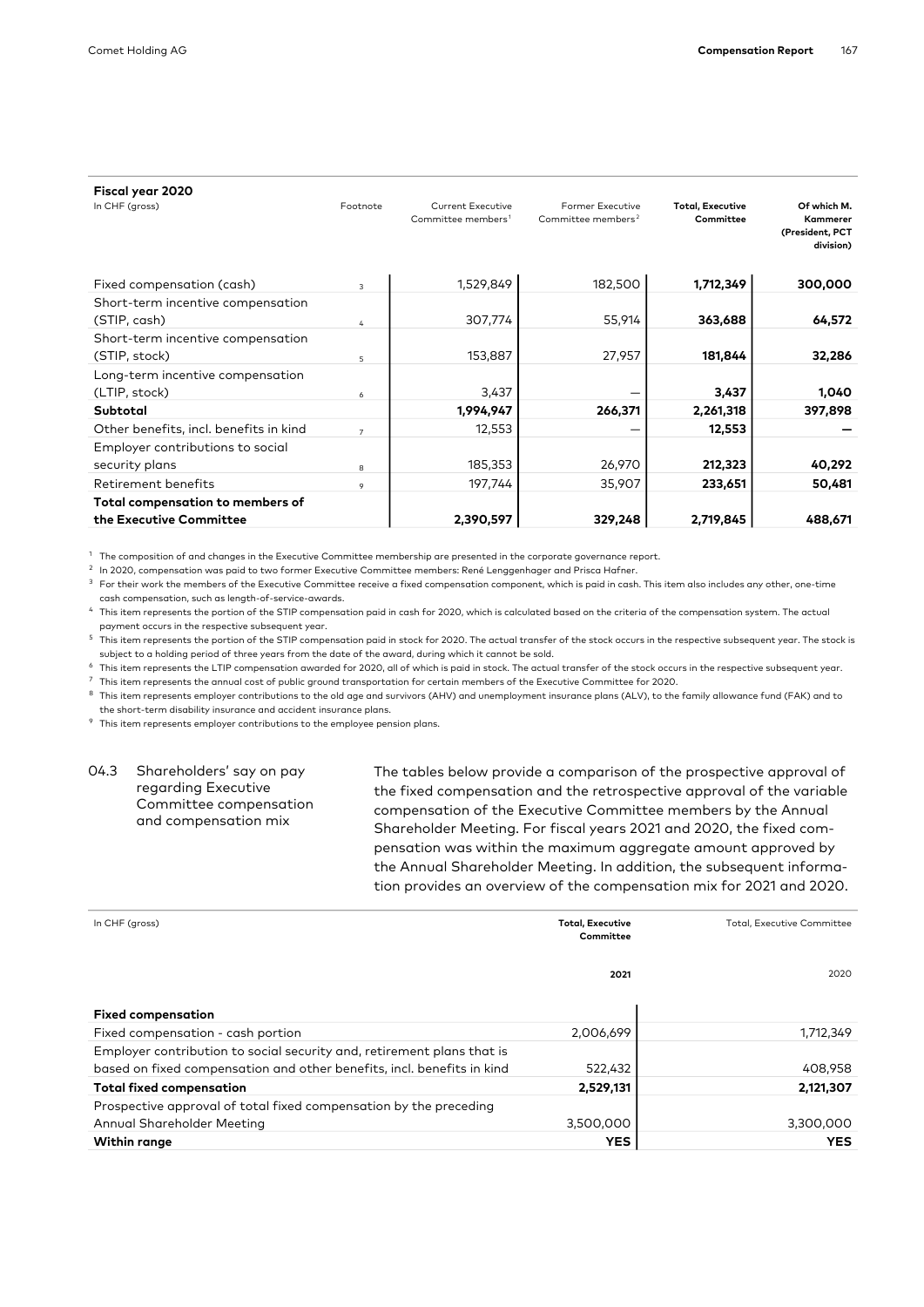| In CHF (gross)                                                        | <b>Total, Executive</b><br>Committee | Total, Executive Committee |
|-----------------------------------------------------------------------|--------------------------------------|----------------------------|
|                                                                       | 2021                                 | 2020                       |
| Variable compensation                                                 |                                      |                            |
| Short-term incentive compensation (STIP) – cash portion               | 1,737,924                            | 363,688                    |
| Short-term incentive compensation (STIP) – stock portion              | 868,962                              | 181,844                    |
| Long-term incentive compensation (LTIP) – stock                       | 104,595                              | 3,437                      |
| Employer contribution to social security and retirement plans that is |                                      |                            |
| based on variable compensation                                        | 249,753                              | 49,569                     |
| Total variable compensation                                           | 2,961,234                            | 598,538                    |
| Total variable compensation retrospectively approved by the           |                                      |                            |
| subsequent Annual Shareholder Meeting                                 |                                      | 598,538                    |

| In CHF (gross)                                                                                                                   | Total.<br>Executive<br>Committee | Highest-paid<br>member of the<br>Executive<br>Committee | Total.<br>Executive<br>Committee | Highest-paid<br>member of the<br>Executive<br>Committee |
|----------------------------------------------------------------------------------------------------------------------------------|----------------------------------|---------------------------------------------------------|----------------------------------|---------------------------------------------------------|
|                                                                                                                                  | 2021                             | 2021                                                    | 2020                             | 2020                                                    |
| Total compensation to members of the Executive Committee                                                                         | 5,490,365                        | 2,235,471                                               | 2,719,845                        | 488,671                                                 |
| Total fixed compensation in % of total compensation                                                                              | 46%                              | 40%                                                     | 78%                              | 78%                                                     |
| Total variable compensation in % of total compensation                                                                           | 54%                              | 60%                                                     | 22%                              | 22%                                                     |
| Variable compensation paid in cash in % of total STIP/LTIP variable<br>compensation (excl. social security/retirement benefits)  | 64%                              | 64%                                                     | 66%                              | 66%                                                     |
| Variable compensation paid in stock in % of total STIP/LTIP variable<br>compensation (excl. social security/retirement benefits) | 36%                              | 36%                                                     | 34%                              | 34%                                                     |
|                                                                                                                                  |                                  |                                                         |                                  |                                                         |

#### 04.4 Supplementary information on compensation

In fiscal year 2021, no signing bonuses were paid to present or former members of the Board of Directors or of the Executive Committee (fiscal year 2020: nil). No termination benefits were granted or paid (fiscal year 2020: nil).

In fiscal year 2021, no transactions with related parties were recorded (fiscal year 2020: nil) and no interim management contracts were in place (fiscal year 2020: nil).

No loans or other credits were granted to members of the Board of Directors or Executive Committee in the year under review (fiscal year 2020: nil). No loans or other credits were outstanding at the balance sheet date (December 31, 2020: nil). As well, Comet has not provided any guarantees or other security in the year under review (fiscal year 2020: nil).

No material changes related to compensation have occurred after the balance sheet date of December 31, 2021.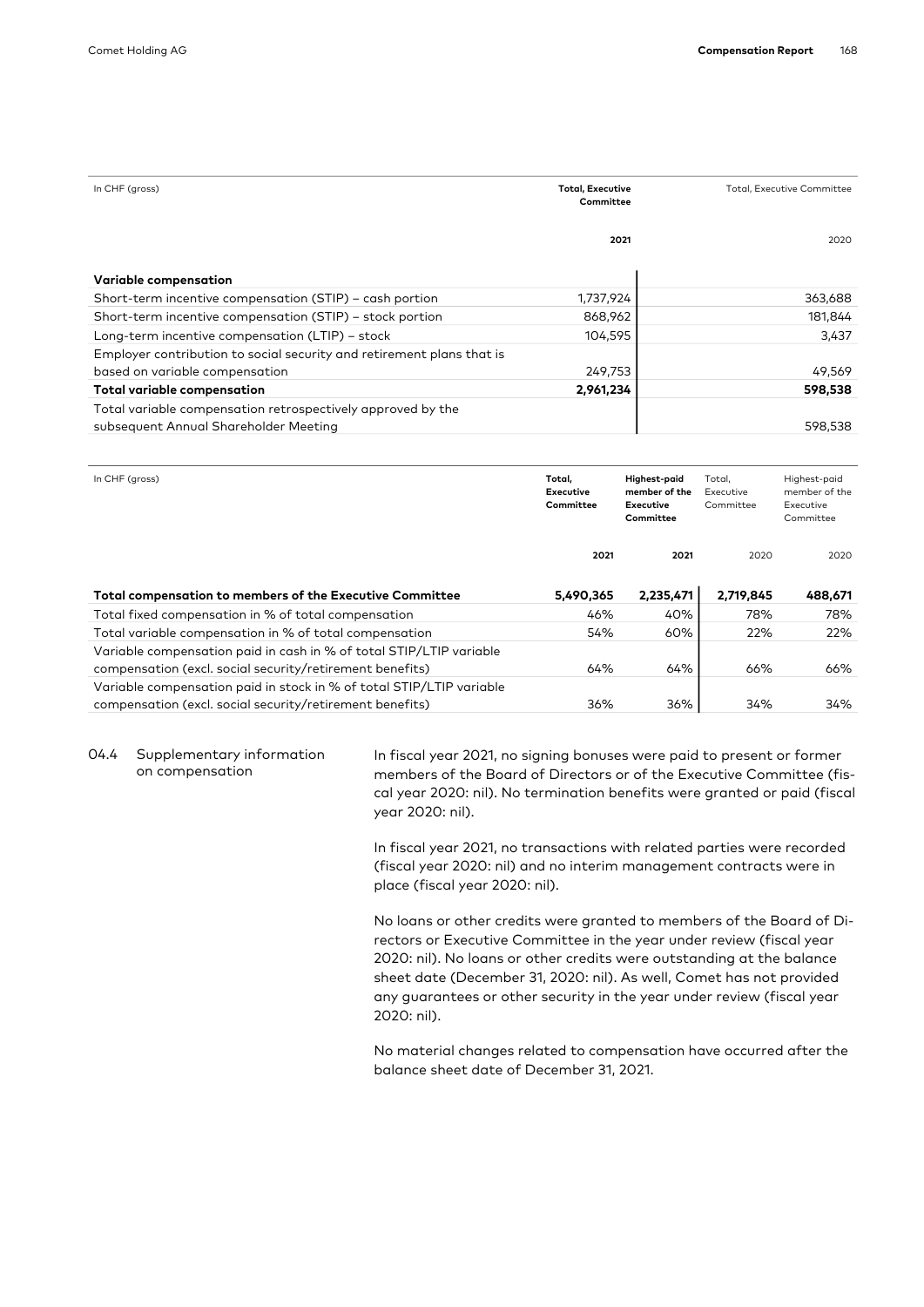| 05 | <b>Disclosure of shareholdings</b><br>of the Board of Directors<br>and Executive Committee                                                           | As of December 31, 2021, the members of the Board of Directors and<br>Executive Committee held a combined total of 0.3% of the outstand-<br>ing shares of Comet Holding AG (December 31, 2020: 0.5%).<br>A detailed analysis of the shareholdings of the members of the Board<br>of Directors and Executive Committee is presented in the notes to the<br>separate financial statements of Comet Holding AG, in note 6.                                                                                                                                                                                                                                                                                                                                                                                                                                                                                                                                                           |
|----|------------------------------------------------------------------------------------------------------------------------------------------------------|-----------------------------------------------------------------------------------------------------------------------------------------------------------------------------------------------------------------------------------------------------------------------------------------------------------------------------------------------------------------------------------------------------------------------------------------------------------------------------------------------------------------------------------------------------------------------------------------------------------------------------------------------------------------------------------------------------------------------------------------------------------------------------------------------------------------------------------------------------------------------------------------------------------------------------------------------------------------------------------|
| 06 | Proposals to the 2022<br><b>Annual Shareholder Meeting</b><br>for compensation of the<br><b>Board of Directors and</b><br><b>Executive Committee</b> | At the 2022 Annual Shareholder Meeting, the Board of Directors will<br>propose the resolutions for the compensation of the Board and the Ex-<br>ecutive Committee.<br>The detailed proposals and the supporting reasoning will be delivered<br>to shareholders with the notice of the 2022 Annual Shareholder Meet-<br>ing.                                                                                                                                                                                                                                                                                                                                                                                                                                                                                                                                                                                                                                                       |
| 07 | <b>Compensation outlook for</b><br>2022                                                                                                              | In fiscal year 2021, a review of the Board of Directors' compensation<br>structure was conducted. A revised framework will take effect after<br>the Annual Shareholder Meeting of April 14, 2022. The main change is<br>that the new structure will involve a combination of an annual fixed<br>board retainer and additional committee fees, with the committee fees<br>paid as a fixed annual amount. The board compensation is delivered as<br>a mix of cash and stock compensation. To better reflect the perfor-<br>mance of the market and of the company, 60% (previously 66.6%) of<br>the fee will be paid in cash and 40% (previously 33.3%) will be paid in<br>stock. The Board Chair will be paid a flat, all-inclusive retainer, while<br>the other Board members will be compensated through a combination<br>of a fixed retainer and committee fees. This structure corresponds to<br>standard market practice for companies listed on the SIX Swiss Ex-<br>change. |